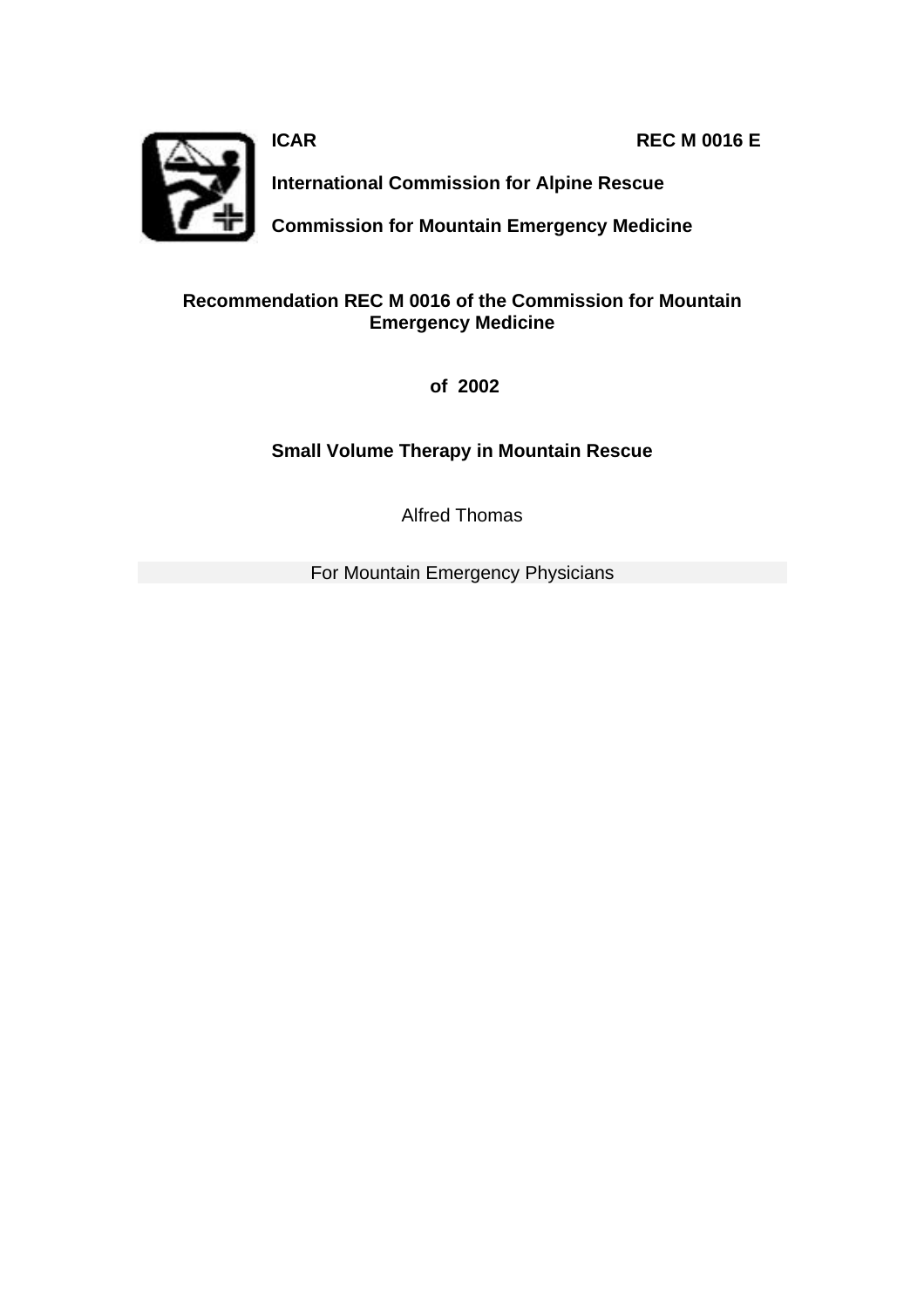# *Introduction*

Volume therapy in trauma patients in the mountain environment entails several problems that have to be taken into account properly to be of benefit for the patient. Hypothermia is present in nearly every trauma patient in the mountains irrespective of the season. Large amounts of could iv-solutions precipitate a drop of core temperature. Due to cold ambient temperature, restricted and time consuming access to IV sites, and difficult rescue maneuvers/ transportation in rough terrain, the application and management of iv-lines in a rescue situation must be handled differently than in the normal setting.

Therefore, small volume resuscitation (SVR) with hypertonic solutions might be especially favorable for volume therapy in the mountain setting because of:

- 1. Low volume and weight
- 2. Can be kept warm more easily
- 3. Very short time of administration (3-5 minutes)
- 4. Highly effective within minutes

# *Indications*

*T***raumatic/hemorrhagic/hypovolemic shock**, especially in combination with severe brain injury

*No contraindications* in the prehospital emergency setting

## *Procedure*

- 1. Introduce and secure one large bore iv catheter
- 2. Administer body warm hypertonic solution as rapid bolus in 3-5 minutes
- 3. Evaluate effect on blood pressure, heart rate and peripheral microcirculation
- 4. Maximum dosage of hypertonic solutions for adults: 4 mL/kg body weight
- 5. Continue with standard isotonic cristalloid or colloid solutions.

### **Do not:**

- 1. Administer large amounts of cold solutions (hypothermia!)
- 2. Continue infusion during transportation through rough terrain (Uncontrolled, disconnection of line, venous air embolism)
- 3. Waste time with overaction (e.g. more than two iv-lines)
- 4. Overload with volume in case of uncontrolled bleeding